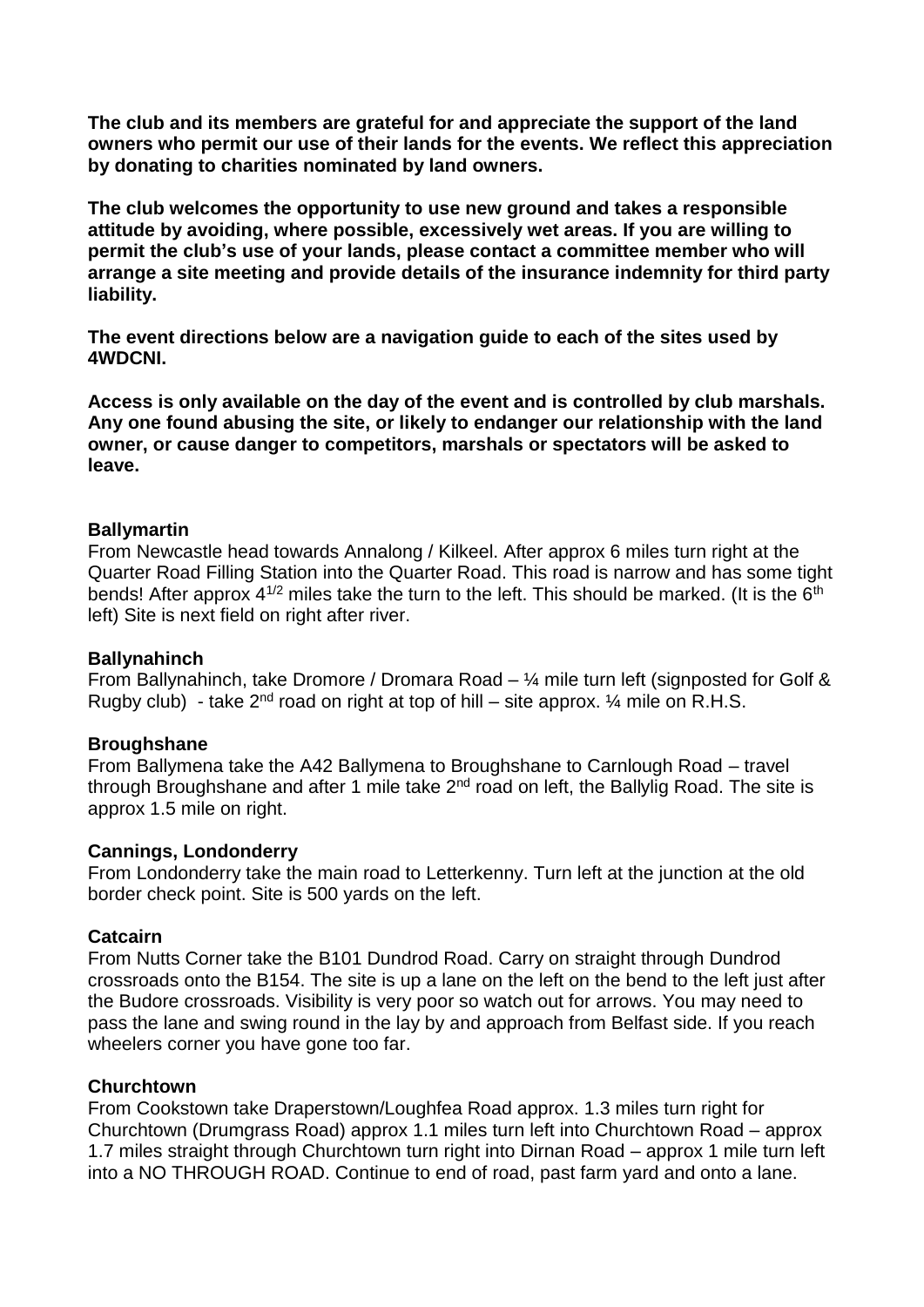This lane will take you to the site

## **Clinty Quarry, Ballymena**

Take Ballymoney road out of Ballymena. Just outside Ballymena take road on right signposted Clinty. Take right at T junction 150 yards. Follow road to crossroads turn left. Site is on right 100 yards.

## **Conlig - Newtownards**

Belfast Ring Road and Via Dundonald A20 to Newtownards. At the end of A20 (shopping centre roundabout) turn left. Then straight on following signs for Bangor A21 Left at two T junctions still Bangor A21. On A21 Dual Carriageways approx. 1.5 miles sign for Assisi Animal Sanctuary/Conlig on left. Enter and 20 meters past Assisi entrance on Left.

### **Drumaness**

Take A24 to Newcastle, through Ballynahinch, approx. 4 miles turn left for Drumaness. Through Drumaness village, take right fork behind shops. Turn right at T-junction. Site approx. 1.5 miles on LHS. Ample parking on site

# **Gold Mine**

Coming from Ballygawley at roundabout coming into Omagh take first exit (L/derry Strabane) go to second set of traffic lights (at Homebase) take left go 0.6 miles at to mini roundabouts go straight across (Tamlaght road) go 1.1 miles and take road on right (Falskey road) keep driving to end of this road and the entrance to site is straight across.

# **Hoggs Quarry, Dungiven**

From Dungiven, take Garvagh Road, (B64). After approx. 5 miles turn left signed Drumsurn. A further 1.5miles approx, turn right into Killyhoyle Road. Drive along Killyhoyle road until you can see quarry on left then look out for the turn on the left. If you've got low box, use it, as the entrance lane is steep!

#### **Lack**

Post code for sat nav BT93 0BY. From Omagh take A32 signed for Dromore/ Enniskillen for 5.7 miles. Take right onto B4 signed for Lack/Ederney/Kesh and travel 6.6 miles. Take hairpin left signed for Irvinestown and travel 0.6 mile. Turn right at concrete road surface and site is a further 0.6 mile on right again concrete road surface at entrance. Park trailers on Quarry floor. Sections are approx ¼ mile from here so bring spare wheels and jack with you or you have a long walk back!

#### **Ligoniell - Wolfhill**

From Nutts Corner take the Belfast Road. At the end of long straight turn right just after travellers camp on Ballyhill Road for Ligoniell. Follow this road, site is on right just before you get to Belfast. From Belfast travel up Crumlin Road. After 90 right at Glenbank, take left at traffic lights crossroads for Ligoniell. Site is on left at top of steep hill. If you miss crossroads you will pass Ian Carson's petrol station on left, (Supreme Fuels) and come onto horseshoe bend. Turn around and go back to the lights.

#### **Lough Doo**

At traffic lights at ASDA in Cookstown take A505 for Omagh. After 9.4 miles at Teban